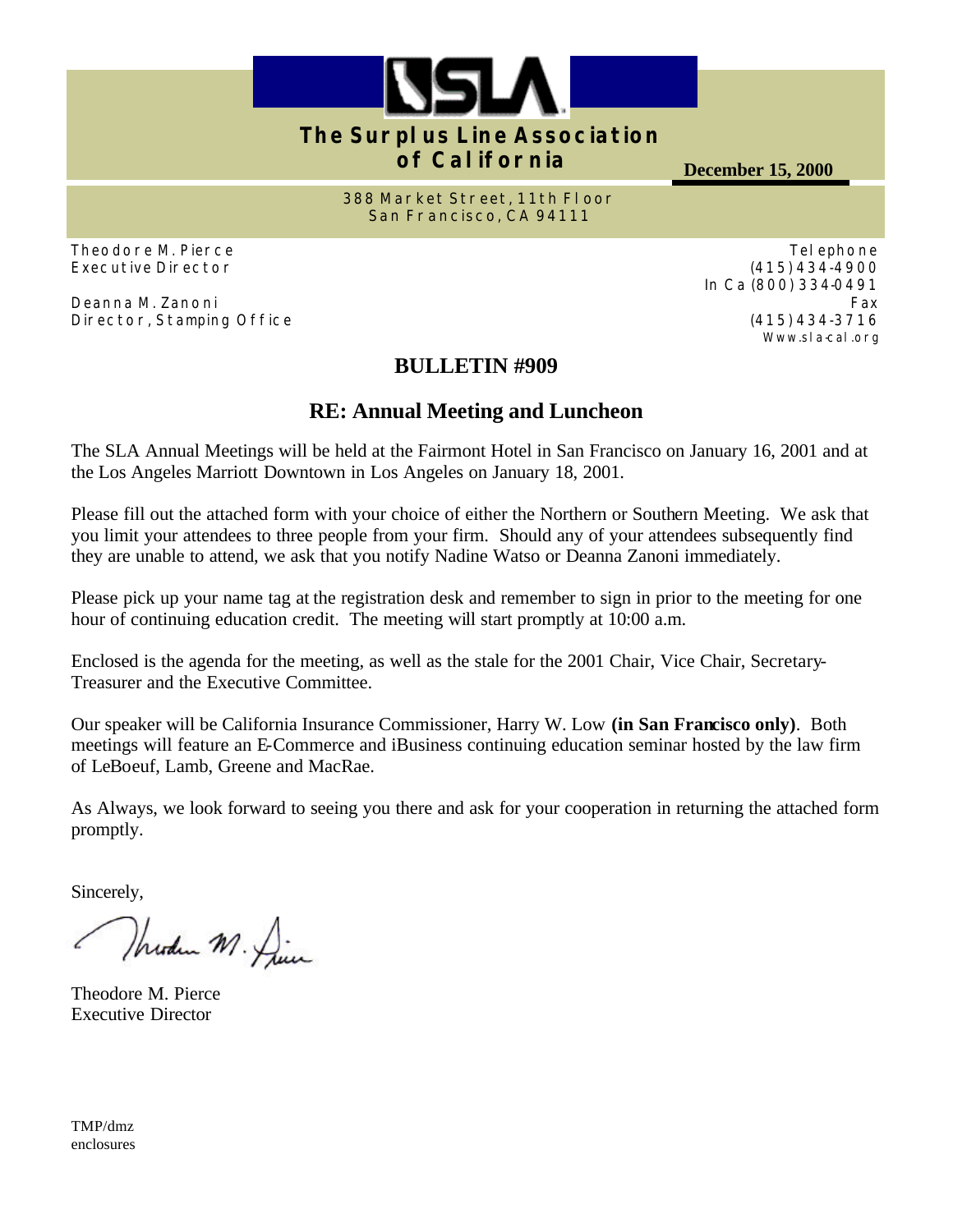## **Enclosure**

# **SURPLUS LINE ASSOCIATION OF CALIFORNIA**

## **ANNUAL MEETING**

### *PLEASE INDICATE WHICH LOCATION YOU WILL BE ATTENDING:*

Tuesday, January 16, 2001 Registration 9:30 a.m. - Meeting 10:00 a.m. Fairmont Hotel - Gold Room 950 Mason Street San Francisco, CA 94111



Thursday, January 18, 2001 Registration 9:30 a.m. - Meeting 10:00 a.m. Los Angeles Marriott Downtown 333 South Figueroa Street Los Angeles, CA 90071

|             | ATTENDEES: 1.                                                                                      |                                                                                                                                                                                                                                                                                                                        |  |
|-------------|----------------------------------------------------------------------------------------------------|------------------------------------------------------------------------------------------------------------------------------------------------------------------------------------------------------------------------------------------------------------------------------------------------------------------------|--|
|             |                                                                                                    | 2. $\frac{1}{2}$ $\frac{1}{2}$ $\frac{1}{2}$ $\frac{1}{2}$ $\frac{1}{2}$ $\frac{1}{2}$ $\frac{1}{2}$ $\frac{1}{2}$ $\frac{1}{2}$ $\frac{1}{2}$ $\frac{1}{2}$ $\frac{1}{2}$ $\frac{1}{2}$ $\frac{1}{2}$ $\frac{1}{2}$ $\frac{1}{2}$ $\frac{1}{2}$ $\frac{1}{2}$ $\frac{1}{2}$ $\frac{1}{2}$ $\frac{1}{2}$ $\frac{1}{2}$ |  |
|             |                                                                                                    | $\frac{3}{2}$                                                                                                                                                                                                                                                                                                          |  |
| Fax to:     | Surplus Line Association of California - (415) 434-3716                                            |                                                                                                                                                                                                                                                                                                                        |  |
| or Mail to: | Surplus Line Association of California<br>388 Market Street, 11th Floor<br>San Francisco, CA 94111 |                                                                                                                                                                                                                                                                                                                        |  |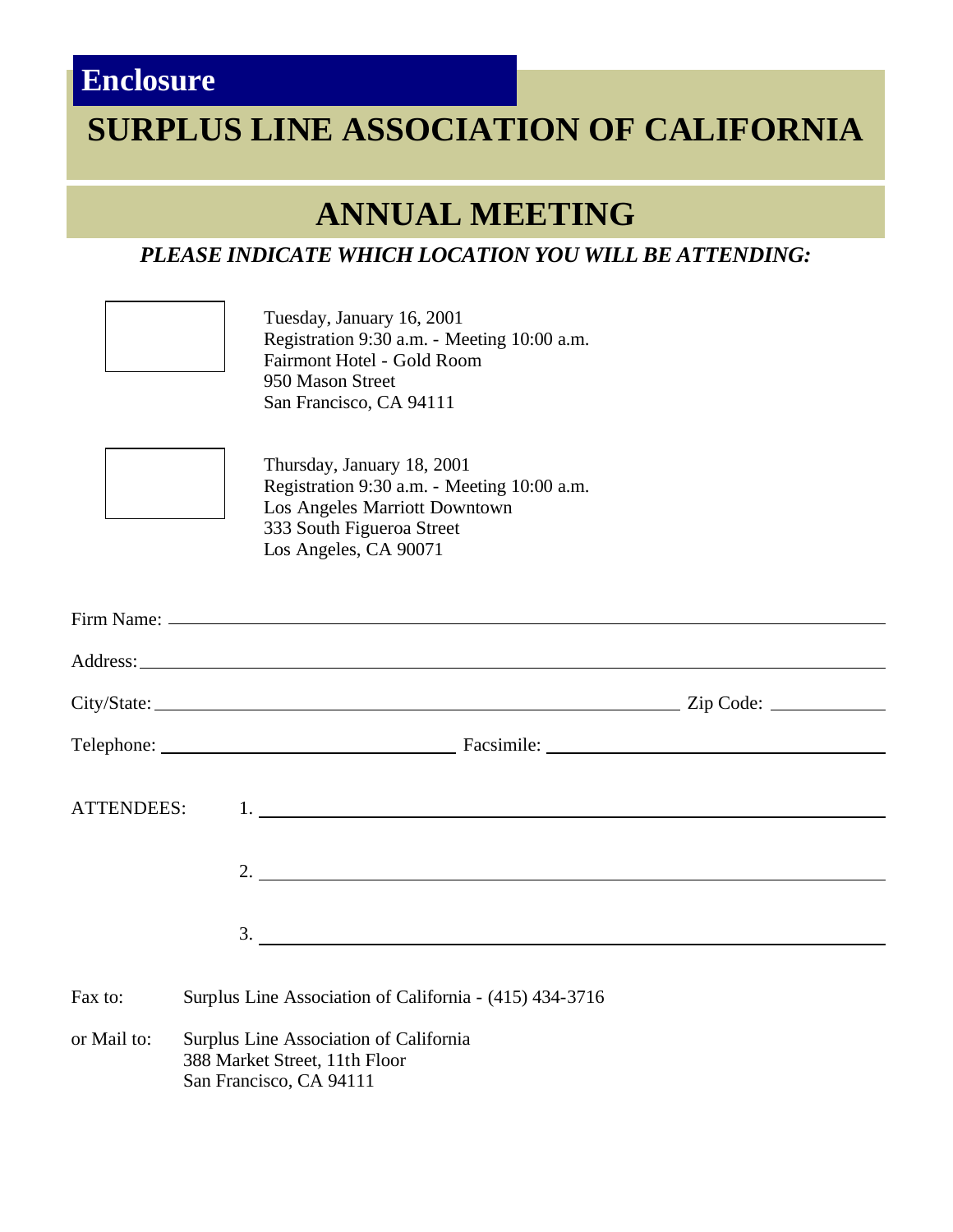## **Enclosure**

### **SLATE OF THE 2001 OFFICERS AND EXECUTIVE COMMITTEE**

Stacey A. Beougher - Chair IIW Insurance Service of California

Robert J. Gilbert - Vice Chair General Star Management Company

Katie A. Freeman - Secretary/Treasurer Katie Freeman Insurance Services

Greg Crouse Crouse & Associates Ins. Brokers, Inc.

Hartley D. Cravens Cravens, Lefler & McCormick

Hank H. Haldeman Gerald J. Sullivan & Associates

Michael F. Heagerty Harry W. Gorst Company, Inc.

Rupert Hall M. J. Hall & Company, Inc.

Horst Lechler Anderson & Murison, Inc

Philip E. Mazur Sherwood Insurance Services

Marion A. Perkins First State Insurance Services

Kathryn A. Nelson Nelson, Gordon & James Insurance Services, Inc.

Stephanie Reilly J&H Marsh & McLennan, Inc.